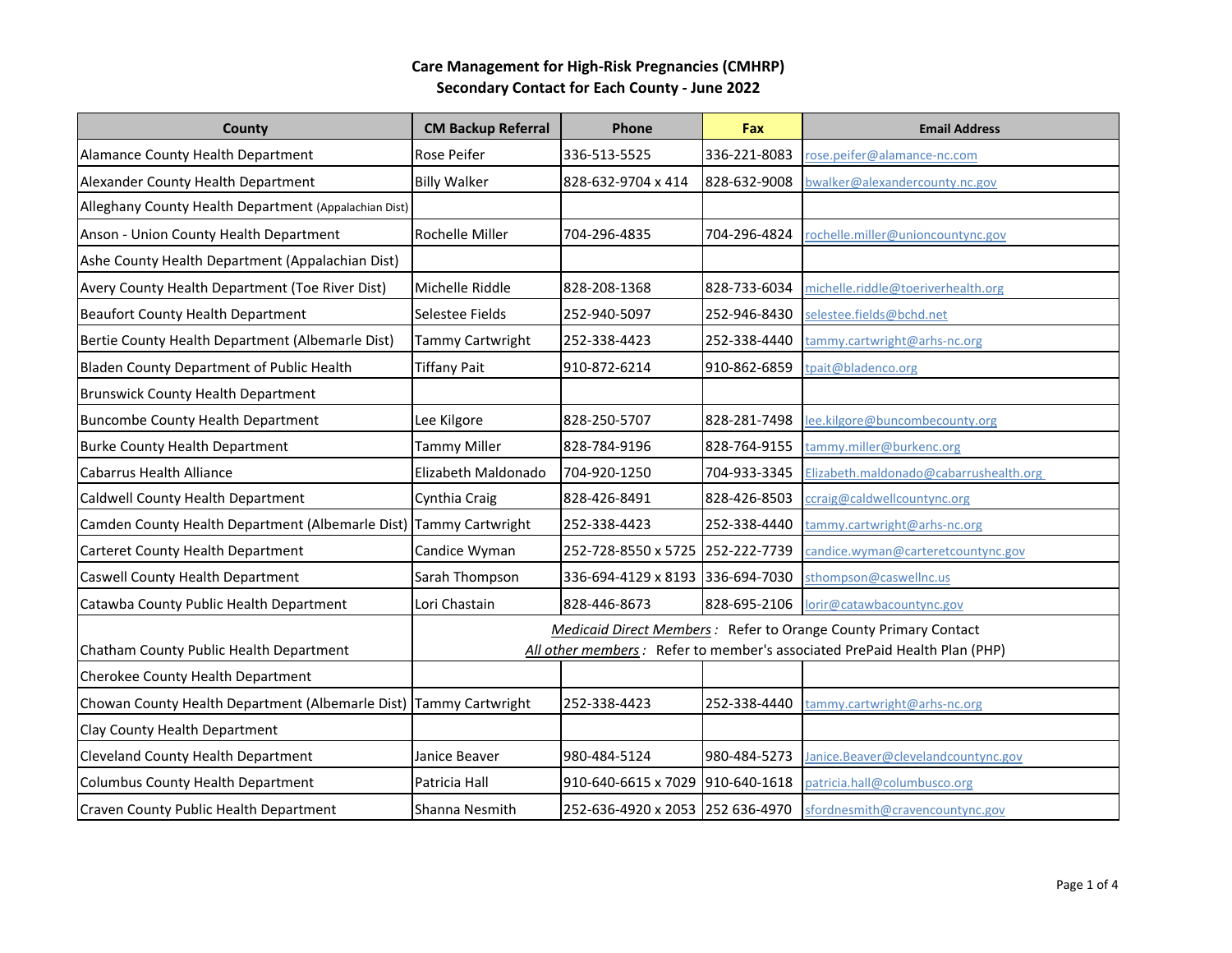| County                                                                | <b>CM Backup Referral</b> | Phone                            | Fax          | <b>Email Address</b>                                   |
|-----------------------------------------------------------------------|---------------------------|----------------------------------|--------------|--------------------------------------------------------|
| <b>Cumberland County Health Department</b>                            | Cynthia McLean            | 910-433-3814                     | 910-433-3626 | cmclean@co.cumberland.nc.us                            |
| Currituck County Health Department (Albemarle Dist) Tammy Cartwright  |                           | 252-338-4423                     | 252-338-4440 | tammy.cartwright@arhs-nc.org                           |
| Dare County Department of Public Health                               | Wendy Hall                | 252-475-5001                     | 252-473-2153 | whall@darenc.com                                       |
| Davidson County Health Department                                     | Tabitha Lankford          | 336-242-2341                     | 336-242-1535 | Tabitha.lankford@davidsoncountync.gov                  |
| Davie County Health Department                                        | Ryanne Wallace            | 336-753-6756                     | 336-753-1272 | rwallace@daviecountync.gov                             |
| Duplin County Health Department                                       | Megan Best                | 910-296-2130 x 8157              | 910-296-2139 | megan.best@duplincountync.com                          |
| Durham County Health Department                                       | Tonya Battle              | 919-560-7774                     | 919-560-7378 | tbattle@dconc.gov                                      |
| <b>Edgecombe County Health Department</b>                             | Gwen Shaw                 | 252-641-6814                     | 252-641-7578 | gwenshaw@edgecombeco.com                               |
| Forsyth County Department of Public Health                            | <b>Glenda Dancy</b>       | 336-703-3198                     | 336-748-3644 | dancygl@forsyth.cc                                     |
| Franklin County Health Department                                     | Angela Williams-Hill      | 919-496-8155                     | 919-496-8140 | awilliamshill@franklincountync.us                      |
| <b>Gaston County Health Department</b>                                | Joyce Tilley              | 704-772-4626                     | 704-853-5187 | jtilley@kintegra.org                                   |
| Gates County Health Department (Albemarle Dist)                       | Tammy Cartwright          | 252-338-4423                     | 252-338-4440 | Tammy.Cartwright@arhs-nc.org                           |
| <b>Graham County Department of Public Health</b>                      |                           |                                  |              | Refer to member's associated PrePaid Health Plan (PHP) |
| Granville County Health Department (Granville-Vance Dist) Amy McFalls |                           | 919-690-2103                     | 919-603-0480 | amcfalls@gvdhd.org                                     |
| <b>Greene County Health Department</b>                                | Joy Brock                 | 252-747-8183                     | 252-747-4040 | oy.brock@greenecountync.gov                            |
| <b>Guilford County Department of Public Health</b>                    | Anne Boutin-Galipeau      | 336-641-3700                     | 336-641-5633 | aboutin@guilfordcountync.gov                           |
| Halifax County Health Department                                      | <b>Shea Briggs</b>        | 252-583-5021 x 6283 252-583-2975 |              | briggss@halifaxnc.com                                  |
| Harnett County Department of Public Health                            | Mary Jane Sauls           | 910-814-6192                     | 910-893-9429 | mjsauls@harnett.org                                    |
| Haywood County Health and Human Services Agency                       |                           |                                  |              |                                                        |
| Henderson County Department of Public Health                          | Vicki Islas               | 828-694-6093                     | 828-698-6170 | vislas@hendersoncountync.gov                           |
| Hertford County Health Department (Albemarle Dist) Tammy Carwright    |                           | 252-338-4423                     | 252-338-4440 | tammy.cartwright@arhs-nc.org                           |
| Hoke County Health Department                                         | Tamika Jackson            | 910-875-3717 x 2145 910-875-5731 |              | trjackson@hokehealth.org                               |
| Hyde County Health Department                                         | Melissa Sadler            | 252-926-4389                     | 252-926-0021 | msadler@hydecountync.gov                               |
| Iredell County Health Department                                      | Amy Strickland            | 704-761-2471                     | 704-761-2449 | astrickland@co.iredell.nc.us                           |
| Jackson County Department of Public Health                            |                           |                                  |              |                                                        |
| Johnston County Public Health Department                              | <b>Jill Clark</b>         | 919-989-5254                     | 919-989-5266 | Jill.Clark@johnstonnc.com                              |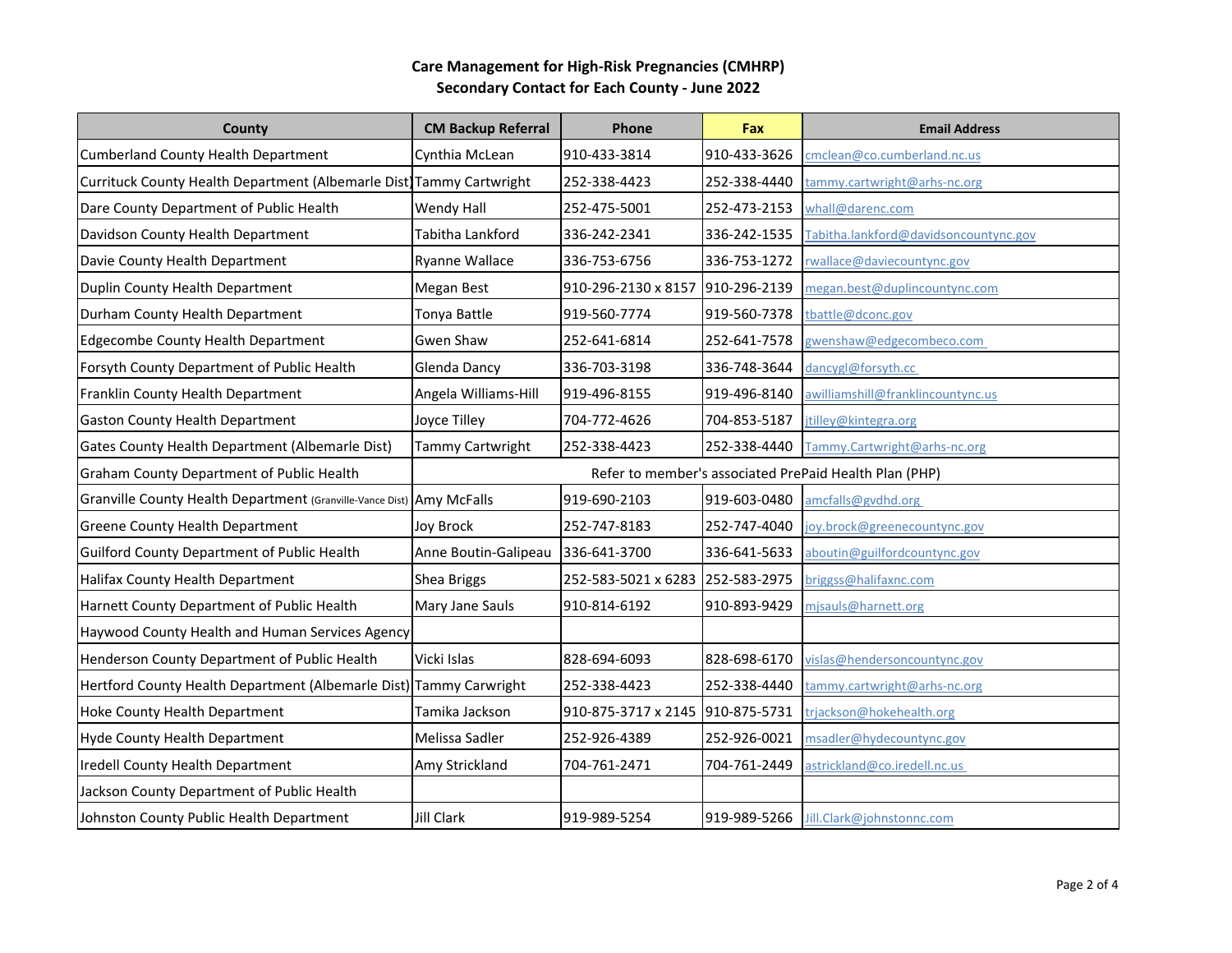| County                                               | <b>CM Backup Referral</b> | Phone                            | Fax          | <b>Email Address</b>                 |
|------------------------------------------------------|---------------------------|----------------------------------|--------------|--------------------------------------|
| Jones County Health Department                       |                           |                                  |              |                                      |
| Lee County Health Department                         |                           |                                  | 919-718-4632 |                                      |
| Lenoir County Health Department                      | Jenee Foreman             | 252-526-4200 x 4318 252-208-1727 |              | jenee.foreman@lenoircountync.gov     |
| Lincoln County Health Department                     | Robin Franklin            | 704-736-8758                     | 704-736-8843 | rfranklin@lincolncounty.org          |
| <b>Macon County Health Department</b>                | Darlene Debty             | 828-349-2427                     | 828-371-7498 | ddebty@maconnc.org                   |
| <b>Madison County Health Department</b>              |                           |                                  |              |                                      |
| Martin County Health Department (MTW Dist)           | Kimberly Clark            | 252-793-1646                     | 252-789-0437 | kimberly.clark@mwdh.org              |
| McDowell County Health Department (RPM Dist)         | Megan Rumfelt             | 828-287-6083                     | 828-287-6314 | mrumfelt@rpmhd.org                   |
| Mecklenburg County Health Department                 | Lisa Sammons              | 980-314-9359                     | 704-392-6788 | Lisa.Sammons@mecklenburgcountync.gov |
| Mitchell County Health Department (Toe River Dist)   | Michelle Riddle           | 828-208-1368                     | 828-682-6262 | michelle.riddle@toeriverhealth.org   |
| Montgomery County Health Department                  | Lisa Morris               | 910-572-1393 x 1214 910-572-8177 |              | lisa.morris@montgomerycountync.com   |
| Moore County Health Department                       | Shurricca Anderson        | 910-947-4522                     | 910-947-1794 | sanderson@moorecountync.gov          |
| Nash County Health Department                        | <b>Kim Barnes</b>         | 252-459-1331                     | 252-459-8540 | kimberly.barnes@nashcountync.gov     |
| New Hanover County Health Department                 | Susan Ramsey              | 910-524-6037                     | 910-798-7834 | sramsey@nhcgov.com                   |
| Northampton County Health Department                 | Judi (Judith) Northcott   | 252-534-5841 x 630               | 252-534-1045 | judith.northcott@nhcnc.net           |
| <b>Onslow County Health Department</b>               | Michelle Andrade          | 910-989-3901                     | 910-347-4796 | Michelle Andrade@onslowcountync.gov  |
| Orange County Health Department                      | <b>Shannon Barnes</b>     | 919-245-2437                     | 919-644-3312 | sbarnes@orangecountync.gov           |
| Pamlico County Health Department                     | <b>Tabatha Harrell</b>    | 910-296-2130 x 8157 910-296-2139 |              | tabatha.harrell@duplincountync.com   |
| Pasquotank County Health Department (Albemarle Dist) | Tammy Cartwright          | 252-338-4423                     | 252-338-4440 | tammy.cartwright@arhs-nc.org         |
| Pender County Health Department                      | Lakeata Martin            | 910-259-1478                     | 910-259-1483 | Imartin@pendercountync.gov           |
| Perquimans County Health Department (Albemarle Dist) | Tammy Cartwright          | 252-338-4423                     | 252-338-4440 | Tammy.Cartwright@arhs-nc.org         |
| Person County Health Department                      | Elizabeth Haebig          | 336-597-2204 x 2281 336-597-4804 |              | ehaebig@personcountync.gov           |
| Pitt County Health Department                        | Benisha Ward              | 252-902-2359                     | 252-413-1446 | benisha.ward@pittcountync.gov        |
| Polk County Health Department                        |                           |                                  |              |                                      |
| Randolph County Health Department                    | Ashley Bellamy            | 336-318-6261                     | 336-318-6241 | Ashley.Bellamy@randolphcountync.gov  |
| Richmond County Health Department                    |                           |                                  |              |                                      |